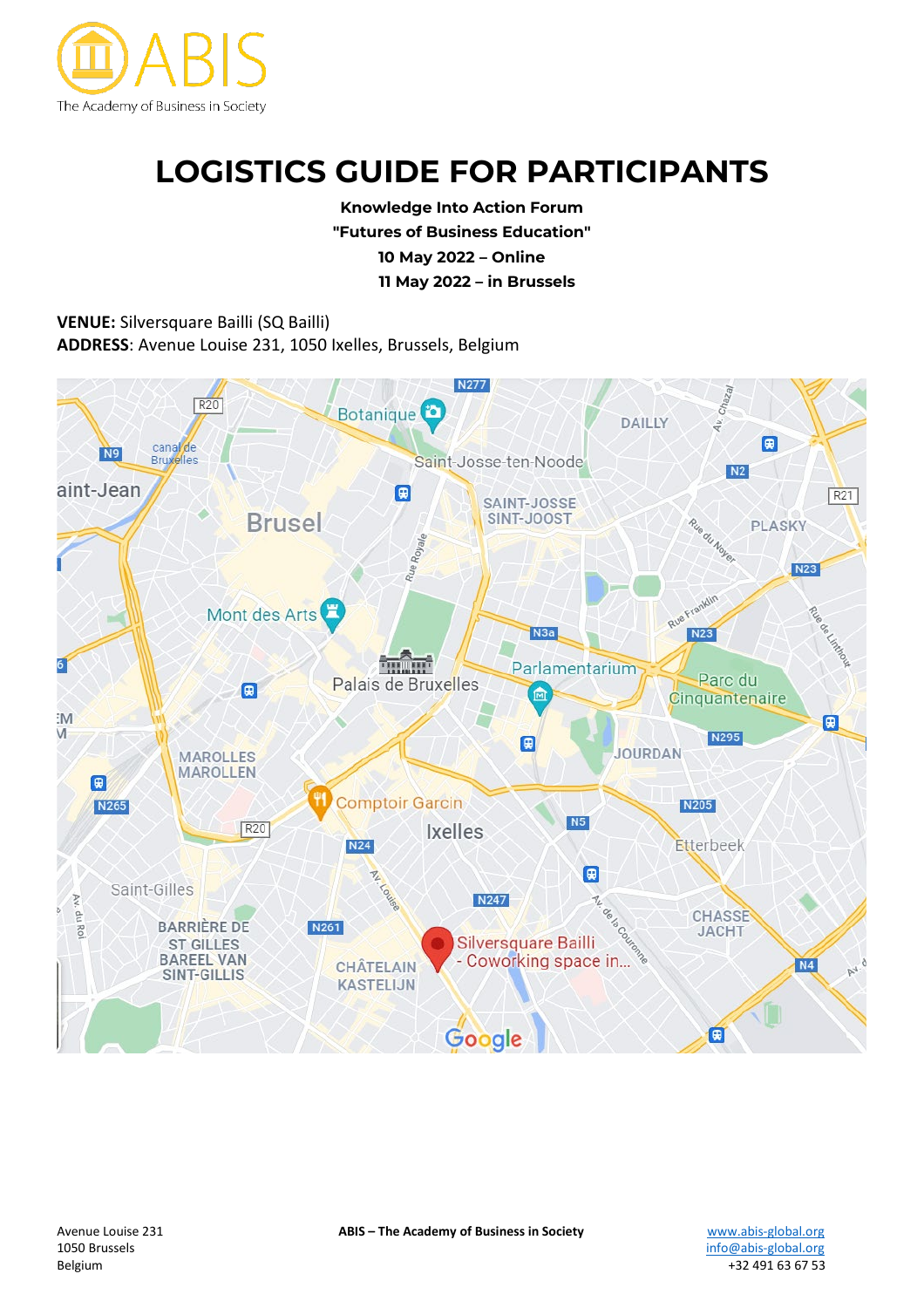

## **HOTELS**

To have an easy access and the highest comfort, please choose one of the hotels listed below, which are in close walking distance from the venue (up to 15 minutes walking).

## **5\* and 4\* hotels**

| <b>B&amp;B</b> Hotel Brussels | Rue Paul Spaak 15, Elsene / Ixelles,  | From 100 $\epsilon$ / night |
|-------------------------------|---------------------------------------|-----------------------------|
|                               | 1000 Brussels, Belgium                |                             |
| Hotel Le Châtelain            | 17 Rue du Châtelain, Elsene /         | From 150 $\epsilon$ / night |
|                               | Ixelles, 1000 Brussels, Belgium       |                             |
| Thon Hotel Bristol Stephanie  | Avenue Louise 91-93, 1050             | From 150 $\epsilon$ / night |
|                               | Brussels, Belgium                     |                             |
| Harmon House                  | 50 Chaussée de Charleroi, Sint-Gillis | From 125 $\epsilon$ / night |
|                               | Saint-Gilles, 1060 Brussels,          |                             |
|                               | Belgium                               |                             |

#### **3\* Hotels**

| Hotel Made in Louise   | Rue Veydt 40, Elsene / Ixelles, 1050  | From 100 $\epsilon$ / night |
|------------------------|---------------------------------------|-----------------------------|
|                        | Brussels, Belgium                     |                             |
| Jam Hotel              | Chaussée de Charleroi 132, Sint-      | From 100 $\epsilon$ / night |
|                        | Gillis / Saint-Gilles, 1060 Brussels, |                             |
|                        | Belgium                               |                             |
| Vintage Hotel Brussels | Dejoncker 45, Sint-Gillis / Saint-    | From 80 $\epsilon$ / night  |
|                        | Gilles, 1060 Brussels, Belgium        |                             |
| Hygge Hotel            | 31 Rue des Drapiers, Elsene /         | From 100 $\epsilon$ / night |
|                        | Ixelles, 1050 Brussels, Belgium       |                             |

We advise you to look at the availability and best prices on [www.booking.com](http://www.booking.com/)

# **GETTING TO THE VENUE**

#### **From Gare du Midi (Brussels South Station)**

Take a tram 81 from the stop Suede/ Zweden, direction Montgomery until the tram stop Bailli (9 stops altogether). This route takes around 20 minutes. From Bailli walk around 3 minutes to Silversquare Bailli.

# **From Gare Centrale (Brussels Central Station)**

Walk 4 minutes to the tram stop Palais, take the tram 93 direction Legrand until the tram stop Bailli (7 stops altogether). This route takes around 16 minutes. From Bailli walk around 3 minutes to Silversquare Bailli.